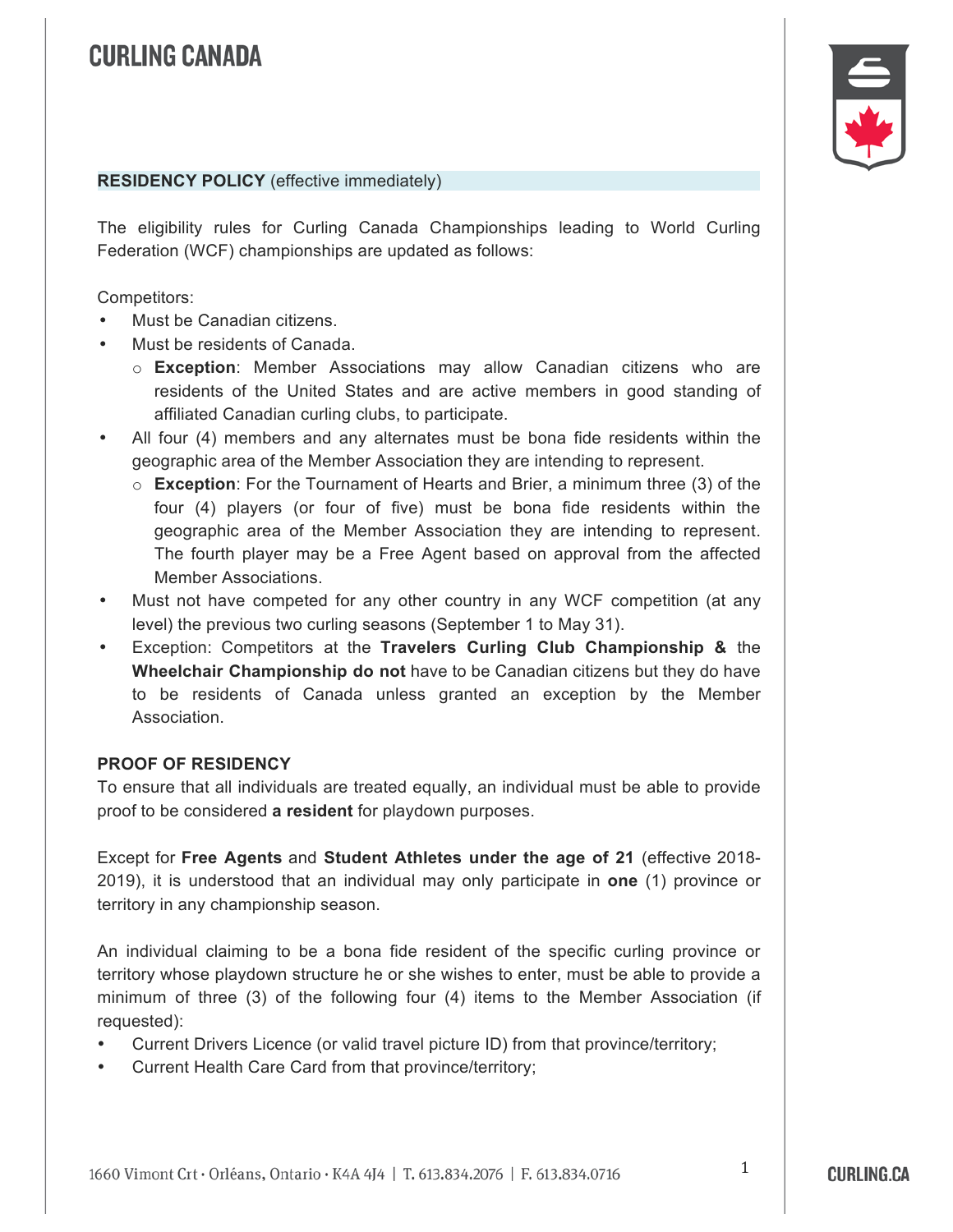- Letter from employer confirming employment within the province/territory;
- Statement from landlord (if renting) or bank (if owned) confirming residency within the province/territory – a copy of a property tax invoice for non-mortgaged property is also adequate. Recommend a statutory declaration be obtained.
- **IN ADDITION TO PROVIDING THE ABOVE DOCUMENTATION AN INDIVIDUAL MUST SPEND THE MAJORITY OF THEIR NON-COMPETE TIME IN THE PROVINCE / TERRITORY IN WHICH THEY ARE CLAIMING TO BE A BONA FIDE RESIDENT.**

To participate in any Curling Canada Championship, individuals MUST be bona fide residents of the province or territory in which they wish to enter play prior to **September 1st** of the year preceding the championship season.

This time frame may be shortened in the following circumstances:

- Transfer due to employment
- School attendance
- Military service and transfer

Exemptions may be made in exceptional circumstances if granted by two Member Associations:

- Individuals live within a short distance of a provincial/territorial boundary;
- Full-time on-campus students attending a recognized post secondary educational institute may either play out of the province/territory in which they are attending school or, the province/territory in which they are maintaining a residence. An individual may be requested to provide proof of registration and semester transcripts.
- Individuals that reside in province/territory "A" and conduct the majority of their work outside of province/territory "A" may represent province/territory "A" on the assumption that they can validate that the majority of their non-work and nontrain/compete time is spent in province/territory "A".
- Individuals that have a primary residence in province/territory "A", a temporary/secondary residence in province/territory "B", and conduct the majority of their work in province territory "B", may represent province/territory "B" on the assumption that they can validate that the majority of their work related time is spent in province/territory "B". (The individual must be able to provide positive proof that their predominant employment from September  $1<sup>st</sup>$  to March 31<sup>st</sup> of the curling season the exemption is being requested, will be located with the geographical area of the Member Association they wish to represent\*).



2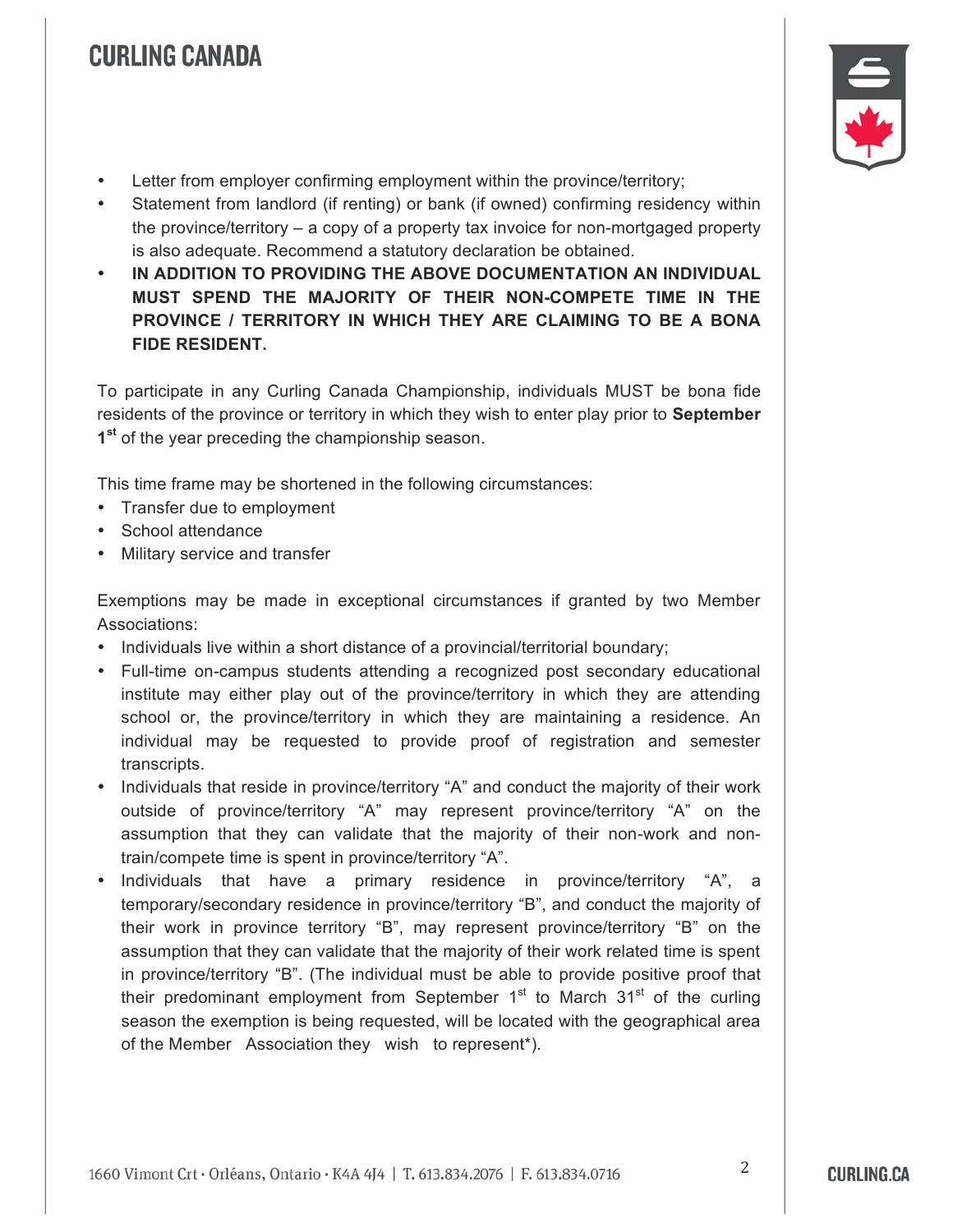

#### **PROCESS FOR EXEMPTION REQUESTS**

- Exemption requests must be received by Curling Canada and the respective Member Associations, **a minimum of 30 days prior to the Member Association's entry deadline**.
- Detailed information will be required with the exemption request.
- The respective Member Associations will review all information and approve or deny the application.
- If Member Associations cannot agree on a decision, a committee that includes the following three individuals will make the decision and their ruling will be considered final:
	- o CEO of Curling Canada
	- o Director, High Performance of Curling Canada
	- o Chair or Vice-Chair of the Operations (ED) Council
- Individuals who have employment in two curling jurisdictions may be required to participate in a formal interview that will include the identified employer, a representative of the Member Associations and the Director of High Performance of Curling Canada.
- Individuals that meet exemption criteria will be considered bona fide residents of the province/territory granting the exemption. They are not considered free agents.

In the case when a team enters the Provincial/Territorial/Canadian Championship playdown and is found **not** to be in compliance with the residency policy, the entire team risks being suspended for one (1) year from Curling Canada and Member Association sanctioned events. Suspension shall only be implemented subsequent to due process and it is determined that residency and/or exemption related information has been provided in a fraudulent manner.

#### **PROCESS FOR CHALLENGES**

It is understood that this policy will be a national policy and, in the event the policy is challenged, Curling Canada will assist in the defense of any challenge at the Member Association level and/or protect Curling Canada's interest and its costs, as the Associations mutually deem appropriate.

#### **WHEREABOUTS PROGRAM**

Curling Canada's "whereabouts" program will be implemented as required to provide confirmation that a team member is in compliance with established residency and/or exemption criteria and to ensure all related documentation/ statements that the individual has provided are valid.